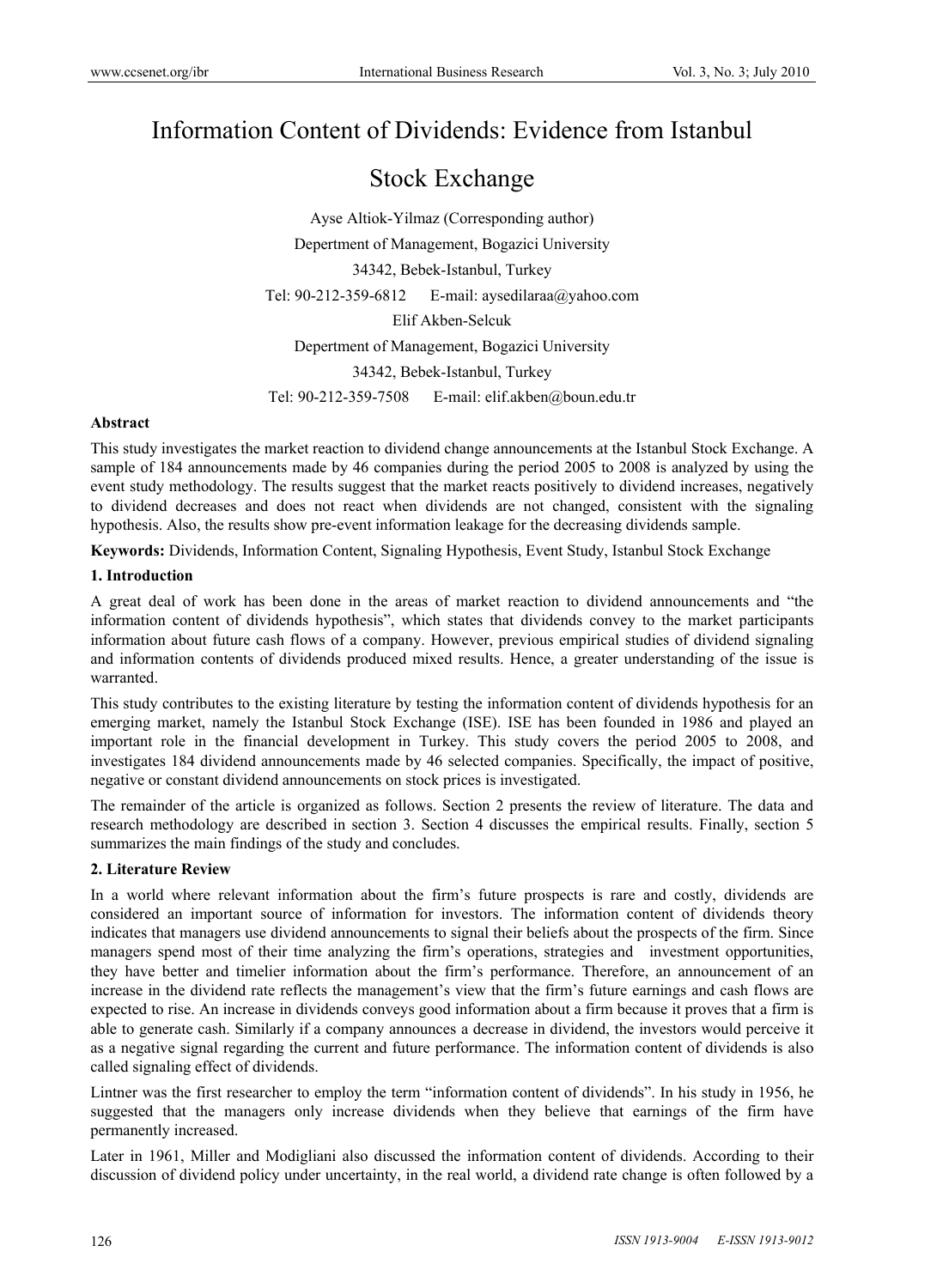change in the stock price change. But they argue that such a phenomenon would not be incompatible with their irrelevance proposition to the extent that it was merely a reflection of what might be called the "informational content" of dividends. They explained the information content of dividends as follows. If a firm has a generally appreciated "target payout ratio" and a stable dividend policy, investors are likely to interpret a change in the dividend rate as a change in management's beliefs of future profit prospects for the firm.

One of the first empirical studies about the signaling effect of dividends was published in 1969 by Fama, Fisher, Jensen and Roll. In their paper, they examined whether and how common stock prices adjust to the information involved in a stock split. They hypothesized that stock splits might be interpreted as a message about dividend increases. The fact that the cumulative average residuals for both dividend classes (increasing and decreasing) rise sharply in the few months before the split, is consistent with the hypothesis that the market recognizes that splits are usually associated with higher dividend payments. Their result also supports that the stock market is "efficient" in the sense that stock prices adjust very rapidly to new information.

In another paper, Pettit (1972) attempted to offer further evidence about the validity of the efficient market hypothesis by estimating the speed and accuracy with which market prices react to announcements of changes in dividends. His results support the argument that market participants make considerable use of the information implicit in announcements of changes in dividend payments. He indicated that the market reacts very quickly to the announcements when dividends are reduced or increased substantially but the effect of a moderate increase or decrease is relatively less. He also mentioned that with few exceptions, largest single effect occurs in the announcement month and the market is reasonably efficient on both a monthly and daily basis. He concluded that the announcement of dividend changes convey significant information.

Number of empirical studies followed the work of Pettit (1972). In one of them, Watts (1973) examined the hypothesis that dividends contain information about the future earnings of the company and that knowledge of past and current dividends enables a good prediction about future earnings. He concluded that the potential information in dividends is very small. He concluded that the information in dividends could only be trivial.

In another study, Charest (1978) aimed to assess market efficiency with respect to dividend information and to document risk and return behavior of stocks around dividend changes by using monthly price data and quarterly dividend information. He found significant abnormal returns in months following the announcements of dividend changes. His investigations with daily data also supported his monthly results. But he concluded that daily evidence does not necessarily reveal the presence of information in dividend announcements since he made no effort to remove the effect of contemporaneous earning announcements.

Bhattarcharya (1979) assumed that outside investors have imperfect information about a firm's profitability and that cash dividends are taxed at a higher rate than capital gains. His findings showed that despite the tax disadvantage of paying dividends, firms might pay dividends because dividends function as a signal of expected cash flows.

Aharony and Swary (1980) aimed to verify whether quarterly dividend changes convey information beyond that already provided by the earnings number. Their findings indicated that stockholders of firms which did not change their dividends earned normal returns during the event period. The abnormal returns were not significantly different from zero. In the case of dividend increases, stockholders earned positive abnormal returns, and most of the statistically significant abnormal returns occurred during days –1 and 0. In case of dividend decreases, stockholders had negative abnormal returns during the twenty days surrounding announcement dates, and similar to the case of dividend increases, most of the significant abnormal returns occurred during days –1 and 0. They concluded that changes in quarterly cash dividends do provide information about changes in management's assessment of firm's future performance, so they supported the information content of dividend hypothesis.

In another study, Asquith and Mullins (1983) investigated the impact of dividends on stockholders' wealth by analyzing 168 firms that paid no dividends either during their corporate histories or for at least the last ten years. They used daily data, and estimated abnormal returns for each firm around the announcement dates. Then they calculated the average excess returns and average cumulative excess returns. They also calculated the 2-day average excess return for each dividend announcement they examined, so as to capture the entire impact of a dividend announcement. Their results for the two-day announcement period indicated significant and large positive excess returns. Their results are several times larger than Charest's (1978) and Aharony and Swary's (1980) results.

In another empirical research, Kalay and Loewenstein (1985) had the purpose to demonstrate that traditionally measured excess returns over an event period, could reflect the higher compensation that risk averse investors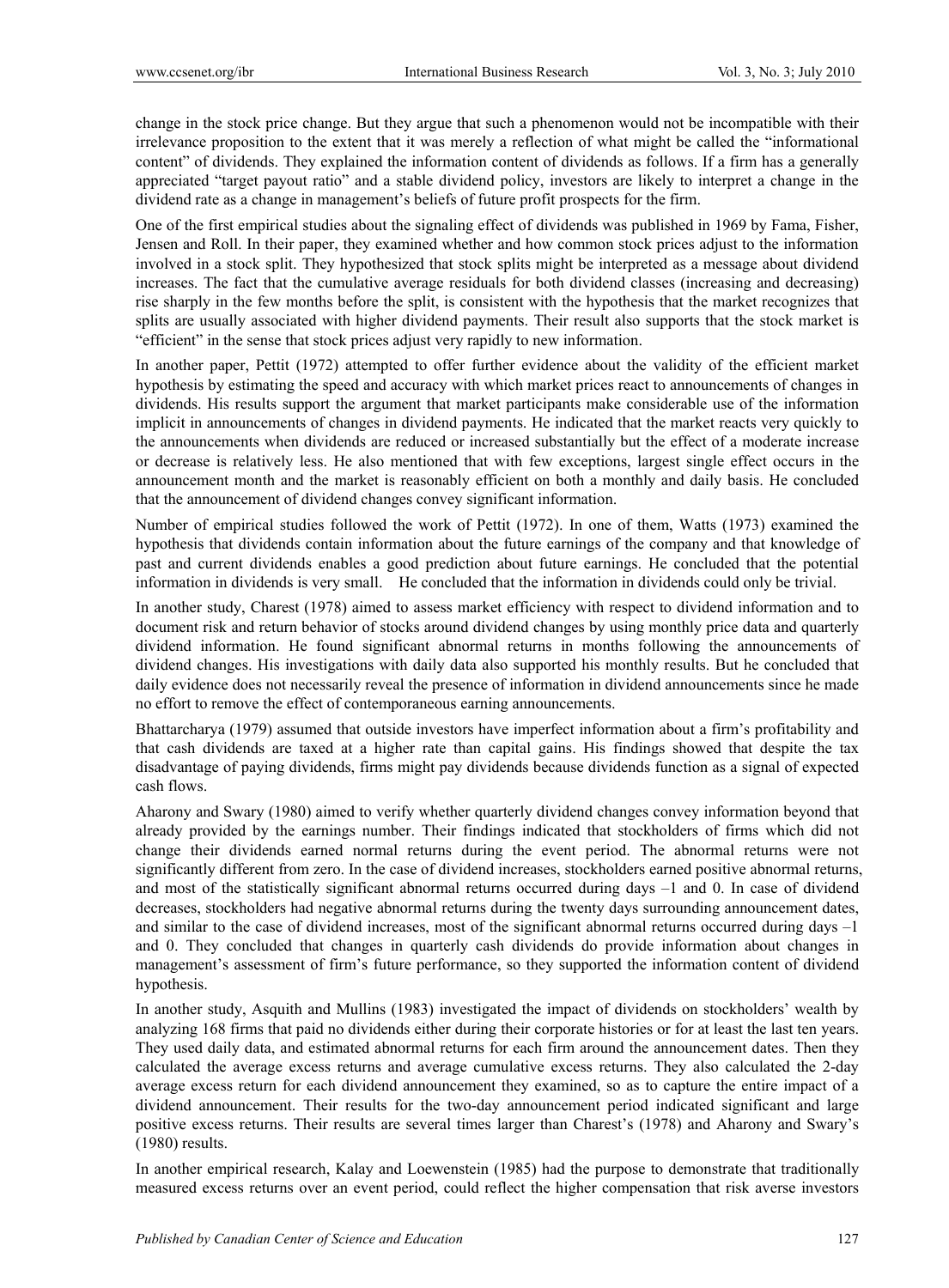require to hold the asset over a riskier period. They chose dividend announcements as the event and tested the hypothesis that the mean returns on days in the event period are not significantly different from the means on any other random day. They constructed a sample of 302 dividend announcements and tested their hypothesis by using both the market model and mean adjusted returns model to estimate the abnormal returns. Their results showed that the mean excess returns over the event period were significantly higher than those on a random day. Their suggested explanation for these higher returns was higher risk per unit of time in the event period.

Michaely, Thaler, and Womack (1995) investigated the immediate and long-term market reactions to initiations and omissions of cash dividend payments. Their sample contained 561 cash dividend initiations and 887 cash dividend omissions between 1964 and 1988. By using buy and hold method they calculated the excess returns of the securities for a three-day event period, and for monthly periods before or after the event respectively. They found that immediate impact of dividend omissions is negative and immediate impact of dividend initiations is positive. Their findings stated that the stock prices continued to rise even after the initiation announcement. For the omissions, there is a drift in the negative direction. They also noted that the long-term results of the omission sample are more robust than those of the initiation sample.

In 1997, Benartzi, Michaely, and Thaler examined whether dividend changes give information about future earning changes. They argued that although there is much evidence about the market's response to dividend changes as newsworthy, there is less knowledge about the actual realization of future earnings. By taking 1025 firms and 7186 dividend announcements between years 1979-1991 as a sample, they tried to determine whether changes in dividends have information content about future earnings. Their empirical results were consistent with Watt's findings in 1973. They could not find much evidence of a positive relationship between dividend changes and future earnings changes. They also investigated Lintner's (1956) argument that dividend increases are a signal about a permanent shift in earnings rather than a signal about future earnings growth, and they found a strong past and concurrent link between earnings and dividend changes. They concluded that changes in dividends mostly tell something about what has happened and that Lintner's model of dividends remains the best description of the dividend setting process available.

Dyl and Weigand (1998) investigated the changes in firm risk following the initiation of cash dividends. They introduced the risk-information hypothesis that dividend initiation conveys information to the market about the firm's lower risk. They proposed that management's decision to initiate dividend payments per se provides the market with new information regarding the risk of the firm, and firm risk will be lower following dividend initiation. They tested their hypothesis and investigated whether the announcement of dividend payments is accompanied by a change in systematic risk by comparing firms' pre and post announcement betas by using the Fowler-Rorke methodology. Their findings indicated that both the total risk and the systematic risk of a sample firms that initiated dividends are significantly lower in the year following the dividend announcement.

Garrett and Priestly (2000) analyzed the dividend behavior of the aggregate stock market. They proposed a model that assumes managers minimize the costs of adjustment associated with being away from their target dividend payout and they found significant evidence of dividends conveying information regarding unexpected positive changes in current permanent earnings.

In 2001, Fama and French presented the phenomenon of the "disappearing dividend". They found that given their characteristics, firms become less likely to pay dividends. They used logit regressions and a portfolio approach to document that characteristics and propensity to pay make large separate contributions to the decline in the percent of payers.

Gunasekarage and Power (2002) reexamined the dividend-signaling hypothesis by examining the post-announcement performance of UK companies that disclose dividend and earnings news to the market on the same day. Their sample consisted of 1787 earnings and dividends changes announcements made on the same day between the years 1989-1993. They tested the hypothesis that dividend-increasing companies do not outperform their dividend decreasing counterparts during the post announcement years with respect to financial performance. By using the buy and hold method they calculated the abnormal returns for the year before the announcement, for the quarter before the announcement and for over the announcement period. Their findings did not provide a support for the signaling hypothesis.

In one a more recent paper, Grullon et al. (2005), contrary to the dividend signaling hypothesis, showed that dividend changes are uncorrelated with future earnings changes when controlling for the well-known nonlinearities in the earnings process.

Amihud and Li (2006) proposed an explanation for the "disappearing dividend" phenomenon which was presented by Fama and French in 2001. They found that a reason for a decline in the information content of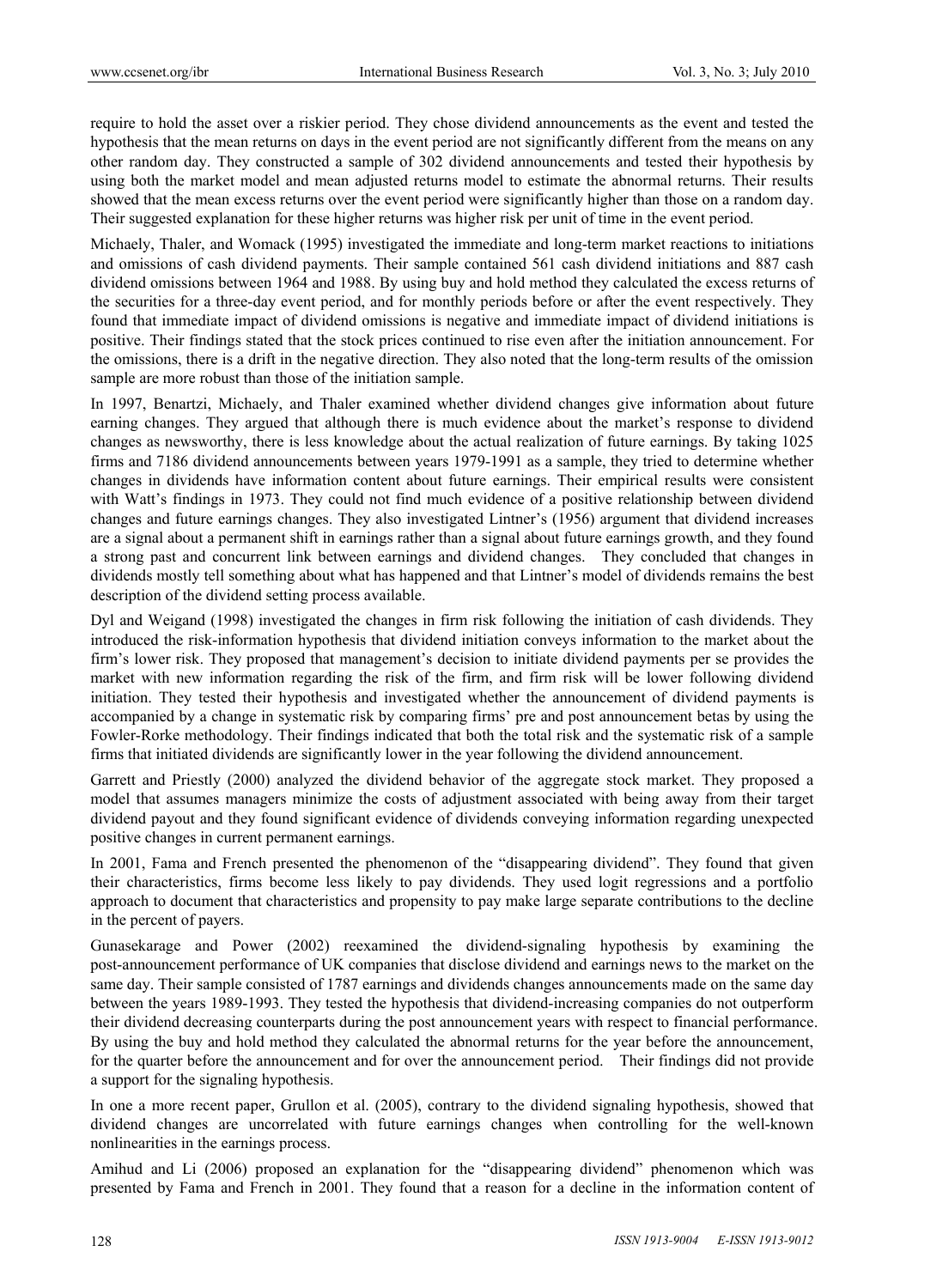dividends is the rise in holdings by institutional investors that are more sophisticated and informed. They found a decline in abnormal returns around dividend change announcements since the mid-1970s. Across firms, abnormal returns are a decreasing function of institutional holdings. They argued that institutional investors exploit their superior information and buy before dividend increases and that dividends are less likely to rise in firms with high institutional holdings.

Recently, Yılmaz and Gunay (2006) examined the effects of cash dividend payments on stock returns and trading volumes in the Istanbul Stock Exchange from 1995 to 2003. They found that prices start to rise a few sessions before cash dividend payments, and fall less than dividend payments on the ex-dividend day, finally decreasing in the sessions following the payment. The results of trading volume analysis showed a considerable upward shift before the payment date and that the volume became stable after the ex-dividend date. The findings supported price-volume reaction discussions on the dividend payment date and the significant effect of cash dividends on the stock market.

As it becomes clear from the preceding discussion, previous empirical studies of dividend signaling and information contents of dividends produced mixed results.

### **3. Data and Methodology**

The objective of this study is to investigate whether dividends have informational content. To accomplish this objective, an event study is conducted to measure whether any abnormal returns are earned by security holders around dividend announcements. The core assumption of the event study methodology is that if information communicated to the market contains any useful and surprising content, an abnormal return will occur. At the time of the event, the magnitude of the abnormal performance indicates the impact of that particular event on shareholders' wealth.

Following MacKinlay (1997), the first step of the analysis was to determine the sample of firms to be included in the analysis. For the purposes of this study, ISE-listed companies that regularly distributed cash dividends for the period 2005 to 2008 were selected. In order to mitigate the effect of other contemporaneous events on stock prices, any company with an announcement related to earnings, stock splits or merger and acquisitions around the dividend announcement were excluded from the analysis. Financial sector firms were also excluded as they are subject to different regulations, resulting in a final sample of 46 firms and 184 dividend announcements. The dividend announcement dates and amounts of dividends paid by these companies were collected from the daily bulletins of ISE. The dividend announcement date (day 0) was taken as the day on which dividend amount of a firm is announced to the public in the daily bulletin. Neither the ex-dividend day nor the day the dividend is paid was considered to be the announcement day.

As the second step of the event study, a three-day symmetric event window was chosen (1 day prior to the event day and 1 day after the event day). This window length is appropriate to capture any news that might have leaked shortly before the official announcement was made and also considers any short-term stock price reactions linked to the event after the announcement (Kothari and Warner, 2004). In addition, several other window lengths are analyzed to check the results.

The third step was the prediction of a "normal" return during the event window in the absence of the event. To estimate "normal" returns, this study uses 355 daily returns as the estimation period, from the day T=-360 to the day T=-6.The model used in this study to estimate the expected returns is the market model. It is a linear time-series model where dependent variable, security returns, is regressed against percentage changes in a market index. The market model used in this study for security i for the year j during period t can be expressed by the following linear time-series model.

$$
R_{i,j,t} = \alpha_{i,j} + \beta_{i,j}, R_{m,j,t} + e_{i,j,t}
$$

where;

 $R_{i,i,t}$  = daily return on the security i for year j during time t

 $a_{i,j}$ ,  $\beta_{i,j}$  = market model parameters for security i for year j, security-specific intercept and slope coefficients

 $R_{m,i,t}$  = return of the market (ISE-100 index) for year j during time t

 $e_{i,j,t}$  = error term for security i for year j at period t. It is assumed that  $e_{i,j,t}$  fulfills the assumptions of the linear regression model. Namely *ei,j,t* has the mean of zero over the regression period, and has a variance independent over time.

The fourth step was the calculation of the abnormal return within the event window, where the abnormal return is defined as the difference between the actual and predicted returns. Abnormal returns,  $e_{i,j}$ , for firm i, for year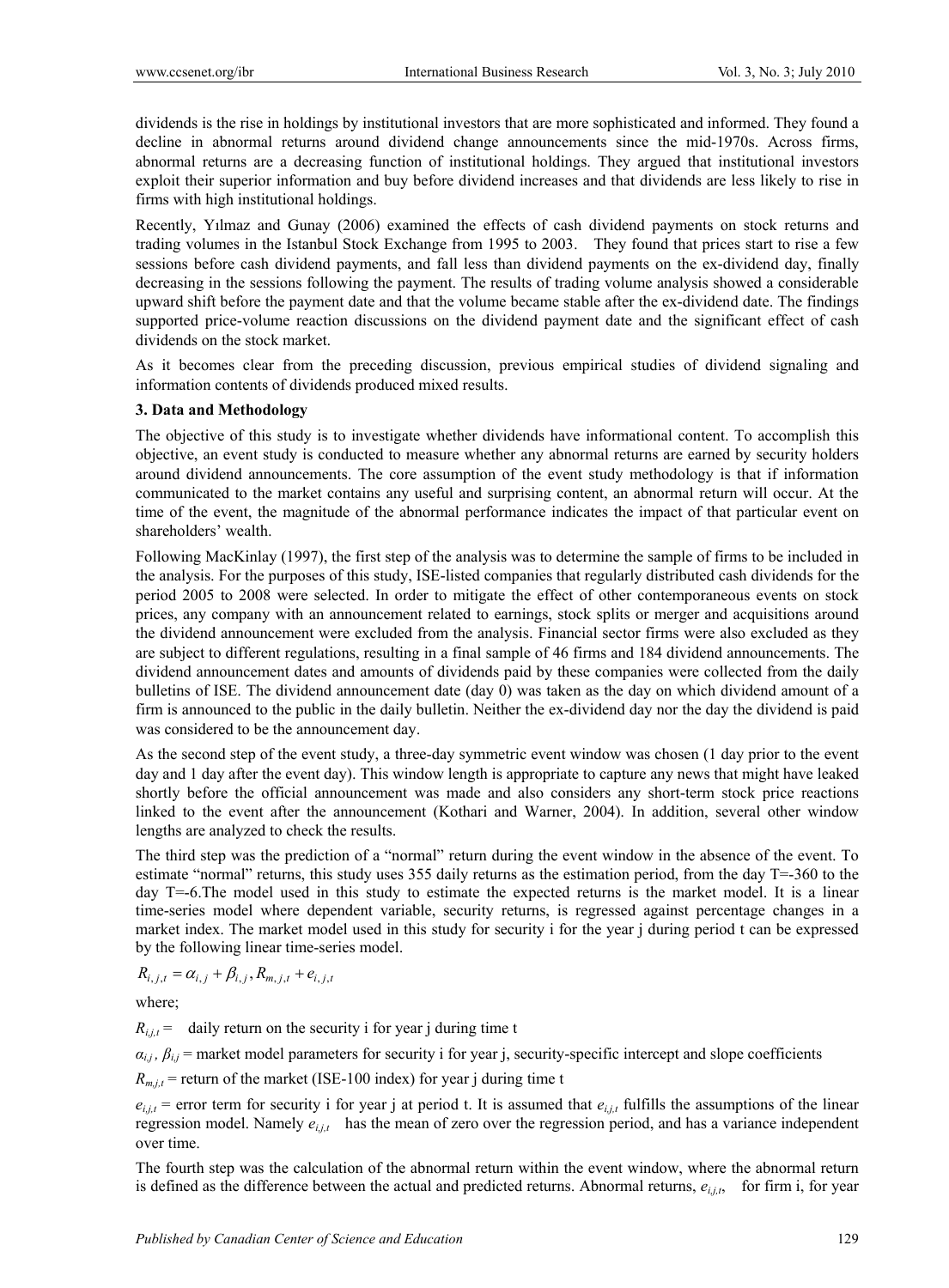j, on day t are estimated as the difference between the actual return on day t and the return expected from the market model. It thus represents the impact of firm specific event (dividend announcements in this study) on shareholder wealth, net of market effects. The abnormal returns are calculated as follows.

$$
e_{i,j,t} = R_{i,j,t} - \alpha_{i,j} - \beta_{i,j} R_{m,j,t}
$$

By using the preceding equation, daily

abnormal returns for each firm for each of the years 2005, 2006, 2007, and 2008 were computed over several event windows. Then, for any day t within the event period the mean abnormal return (MAR) across sample members was calculated as follows.

$$
MAR_{t} = \sum_{i=1}^{N_{t}} \frac{e_{i,j,t}}{N}
$$

where;

 $e_{i,j,t}$  = abnormal return of security i for year j on day t

*N*= number of securities

Finally, cumulative abnormal returns over several holding periods from day t1 to day t2 were calculated according to the following formula.

$$
CAR_{t1,t2} = \sum_{t=t1}^{t2} MAR_t
$$

Under the null hypothesis that dividend announcements have no impact on corresponding stock prices, cumulative abnormal returns have an expected value of zero. To test the hypothesis, parametric t-tests are used.

### **4. Empirical Results**

As our aim was to investigate the market reaction to the change in dividends, the 184 announcements by 46 companies were divided into three groups by comparing the dividend per share (DPS) for each observation at time t to the previous dividend per share at time t-1. The groups were formed as follows.

If  $DPS_t > DPS_{t-1}$ , the observation is classified in the increasing dividends group

If  $DPS_t < DPS_{t-1}$ , the observation is classified in the decreasing dividends group

If  $DPS<sub>t</sub> = DPS<sub>t-1</sub>$ , the observation is classified in the constant dividends group

As a result, 88 announcements were classified as increasing dividends, 73 as decreasing dividends and 23 as constant dividends.

The result of t-test analysis on CAR values for these groups is presented on Table 1. As can be seen, for the three day event window surrounding the dividend announcement, CAR(-1,1) value is positive and statistically significant for the increasing dividends group, and negative and statistically significant for the decreasing dividends group. For the constant dividends group, the CAR value is not significantly different from zero. Therefore, the null hypothesis that dividends have no impact on stock prices can be rejected and our evidence is consistent with the signaling hypothesis. However, such a result was not obtained for longer event windows, which resulted in statistically insignificant CAR values for all three subsample of firms.

Moreover, the pre-event period (-5,-1) shows significantly negative CAR values. This means that the fact that an important announcement will take place is released to the public by the insiders before the actual announcement date. However, this only holds for decreasing dividends sample, suggesting that bad news generate more reaction among insiders, inciting them to disclose their knowledge earlier.

### **5. Conclusion**

This study tested whether dividend announcements have an informational content for the Istanbul Stock Exchange. By applying the event study methodology on a sample of 184 dividend announcements made by 46 companies during the period 2005 to 2008, the average abnormal returns and cumulative abnormal returns were calculated. These calculations were done for three subsamples of securities, namely those with increasing dividends, those with decreasing dividends and those with constant dividends.

When a three-day (1 day prior to the event day and 1 day after the event day) event window was used, the results showed that the market reacted positively to dividend increases, negatively to dividend decreases and did not react when dividends were not changed. Therefore, the results were consistent with the signaling hypothesis.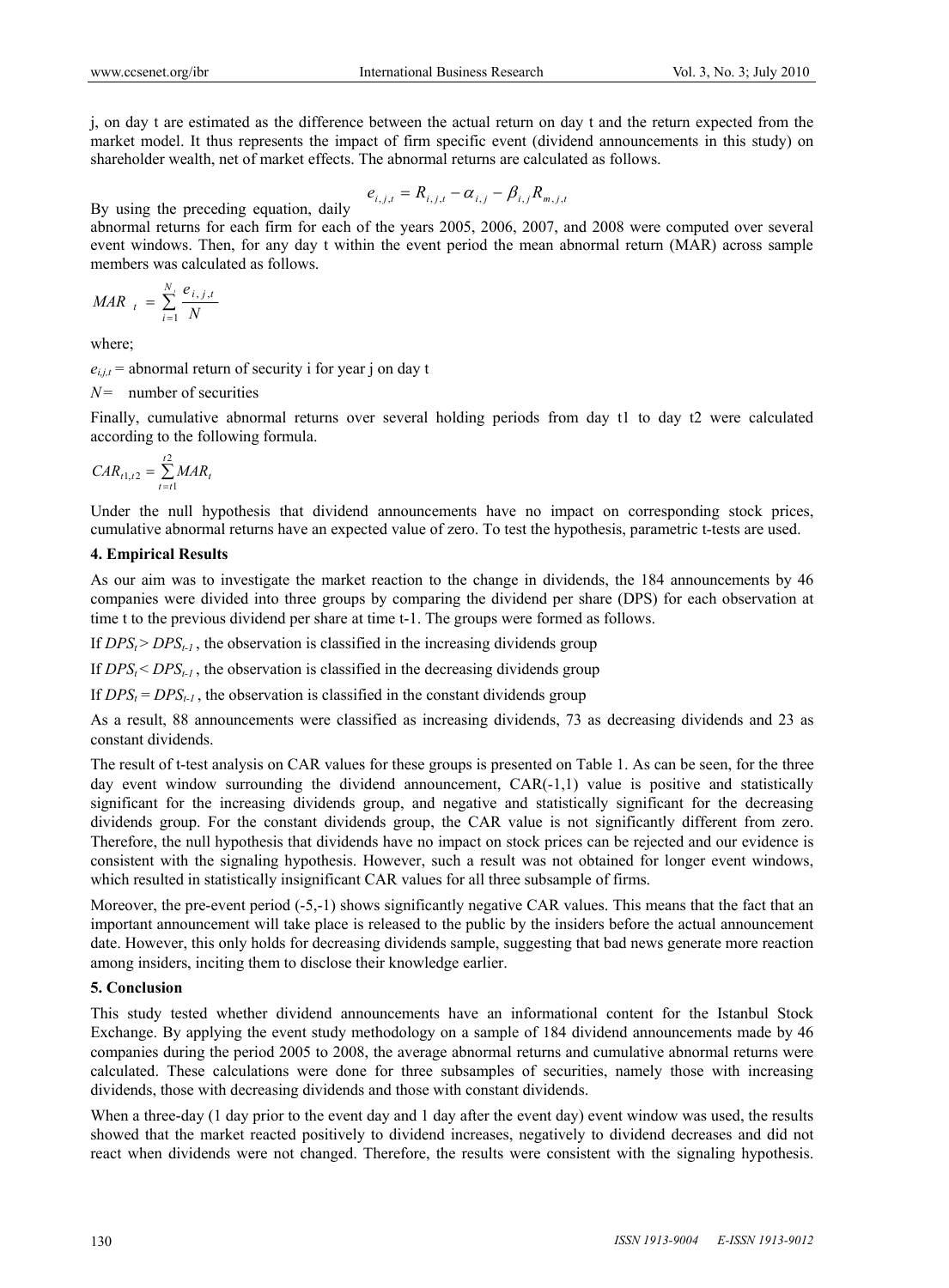However, cumulative abnormal returns were insignificant when longer event windows were used. Also, the results showed pre-event information leakage for the decreasing dividends sample.

Besides providing additional evidence consistent with the information content hypothesis, these results have important implications for companies. Specifically, firms should be careful when announcing changes in their dividend policies since such announcements have an impact on stock prices.

#### **References**

Aharony, J. & Swary, I. (1980). Quarterly Dividend and Earnings Announcements and Stockholders' Returns: An Empirical Analysis. *The Journal of Finance*, 35 (1), 1-12.

Amihud, Y. & Li, K. (2006). The Declining Information Content of Dividend Announcements and the Effects of Institutional Holdings. *Journal of Financial and Quantitative Analysis*, 41 (3), 637-660.

Asquith, P. & Mullins, D. W. (1983). The Impact of Initiating Dividend Payments on Shareholders' Wealth. *The Journal of Business*, 56 (1), 77-96.

Benartzi, S., Michaely, R. & Thaler, R. (1997). Do Changes in Dividends Signal the Future or the Past?. *The Journal of Finance*, 52 (3), 1007-1034.

Bhattarcharya, S. (1979). Imperfect Information, Dividend Policy, and the Bird in Hand Fallacy. *The Bell Journal of Economics*, 10 (1), 259-270.

Charest, G. (1978). Dividend Information, Stock Returns and Market Efficiency-2. *Journal of Financial Economics*, 6 (2), 297-330.

Dyl, E. A. & Weigand, R. A. (1998). The Information Content of Dividend Initiations: Additional Evidence. *Financial Management*, 27 (3), 27-35.

Fama, E. F., Fisher, L., Jensen, M. C., & Roll, R. (1969). The Adjustment of Stock Prices to New Information. *International Economic Review*, 10 (1), 1-21.

Fama, E.F. & French, K. R. (2001). Dissapearing Dividends: Changing Firm Characteristic of Lower Propensity to Pay. *Journal of Financial Economics*, 60 (1), 3-43.

Garrett, I. & Priestly, R. (2000). Dividend Behaviour and Dividend Signaling. *Journal of Financial and Quantitative Analysis*, 35 (2), 173-189.

Grullon, G., Michaely, R,. Benartzi, S. & Thaler, R. (2005). Dividend Changes Do Not Signal Changes in Future Profitability*. Journal of Business*, 78 (5), 1659-1682.

Gunasekarage, A. & Power, D. M. (2002). The Post-Announcement Performance of Dividend-Changing Companies: The Dividend Signalling Hypothesis Revisited, *Journal of Accounting and Finance*, 42, 131-151.

Kalay A. & Loewenstein, U. (1985). Predictable Events and Excess Returns: The Case of Dividend Announcements. *Journal of Financial Economics*, 14, 423-449.

Kothari, S. & J. Warner. (2004) "Econometrics of Event Studies" *Handbook of Corporate Finance, Vol. A*,Ch.1.

Lintner, J. (1956). Distribution of Incomes of Corporations among Dividends, Retained Earnings and Taxes. *American Economic Review*, 46(2), 97-113.

MacKinlay, A. C. (1997). "Event Studies in Economics and Finance." *Journal of Economic Literature,* 35(1), 13-39.

Michaely, R., Thaler, R. H. & Womack, K. L. (1995). Price Reactions to Dividend Initiations and Omissions:Overreaction or Drift?. *The Journal of Finance*, 50 (2), 573-608.

Miller, M. H., & Modigliani, F. (1961). Dividend Policy, Growth, and the Valuation of Shares. *The Journal of Business*, 34 (4), 411-433.

Pettit, R.R. (1972). Dividend Announcements, Security Performance, and Capital Market Efficiency. *The Journal of Finance*, 27 (5), 993-1007.

Watts, R. (1973). The Information Content of Dividends. *Journal of Business*, 46 (4), 191-211.

Yılmaz, M. K. & Gunay, G. (2006). Dividend Policies and Price-Volume Reactions to Cash Dividends on the Stock Market. *Emerging Markets Finance & Trade*, 42 (4), 19-49.